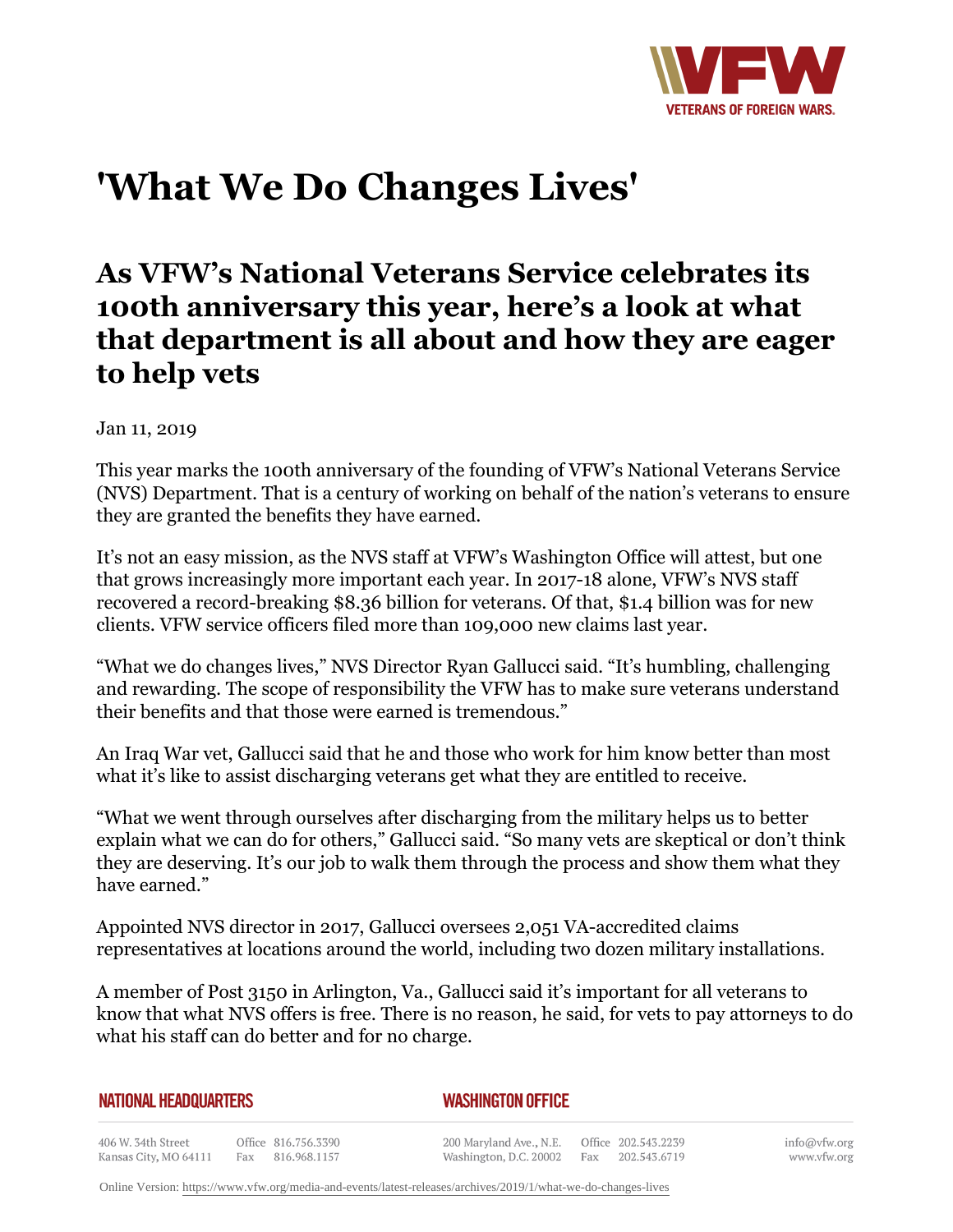"NVS is comprised of accredited, highly trained professional advocates," he said. "Our service work is a highly regulated legal process, and our service officers go through up to 80 hours of training a year."

A common misconception among vets, according to Gallucci, is that VFW is somehow affiliated with the VA. This is likely because VFW service officers are often based at VA facilities, and certain email addresses may contain "VA." But, he stressed, VFW service officers advocate for veterans, not the government.

"We are not the VA," Gallucci said. "We have access to VA networks, so we can see what VA sees, but we don't work for VA."

Another misconception is that a veteran can walk into a VFW Post and someone will help file a claim with the VA. Gallucci said this is untrue. At the Post and District levels, service officers play a "critical role," according to Gallucci, but in the end, those folks need to pass on the contact information for VA-accredited VFW service officers.

"We provide a very important service to half a million people, currently," Gallucci said. "Having the right trained professional is key to understanding a very complicated process."

Part of navigating the process involves staying abreast of policy changes at both the VA's Veterans Benefits Administration (VBA), which processes claims and distributes compensation, and the Board of Veterans Appeals, which hears arguments from veterans who disagree with their claims decisions.

That's where Mike Figlioli, deputy director of NVS Veterans Benefits Policy, comes in. Figlioli must closely monitor and work to influence policy development within the VBA and the Board of Veterans Appeals.

Figlioli, who served in the Army from 1988-96 and earned his eligibility in Korea in 1994, said there is a constant passing of information and complicated dialogue pertaining to new policies. It's his job to make sure it's all easily communicated to those who need it.

"We have our veterans' backs, and our business is to tell them what they need to hear," said Figlioli, a member and past commander of Post 2017 in Dedham, Mass. "We want them to understand this process. We hear them, and we care."

Before coming to work at VFW's Washington Office, Figlioli was a service officer in Boston in 2008. He also served on VFW's National Legislative Committee and commanded his VFW District.

"Every day someone here touches the life of a vet," he said. "It's important for everyone to know that we are approachable, whether or not you are a member. We want to help all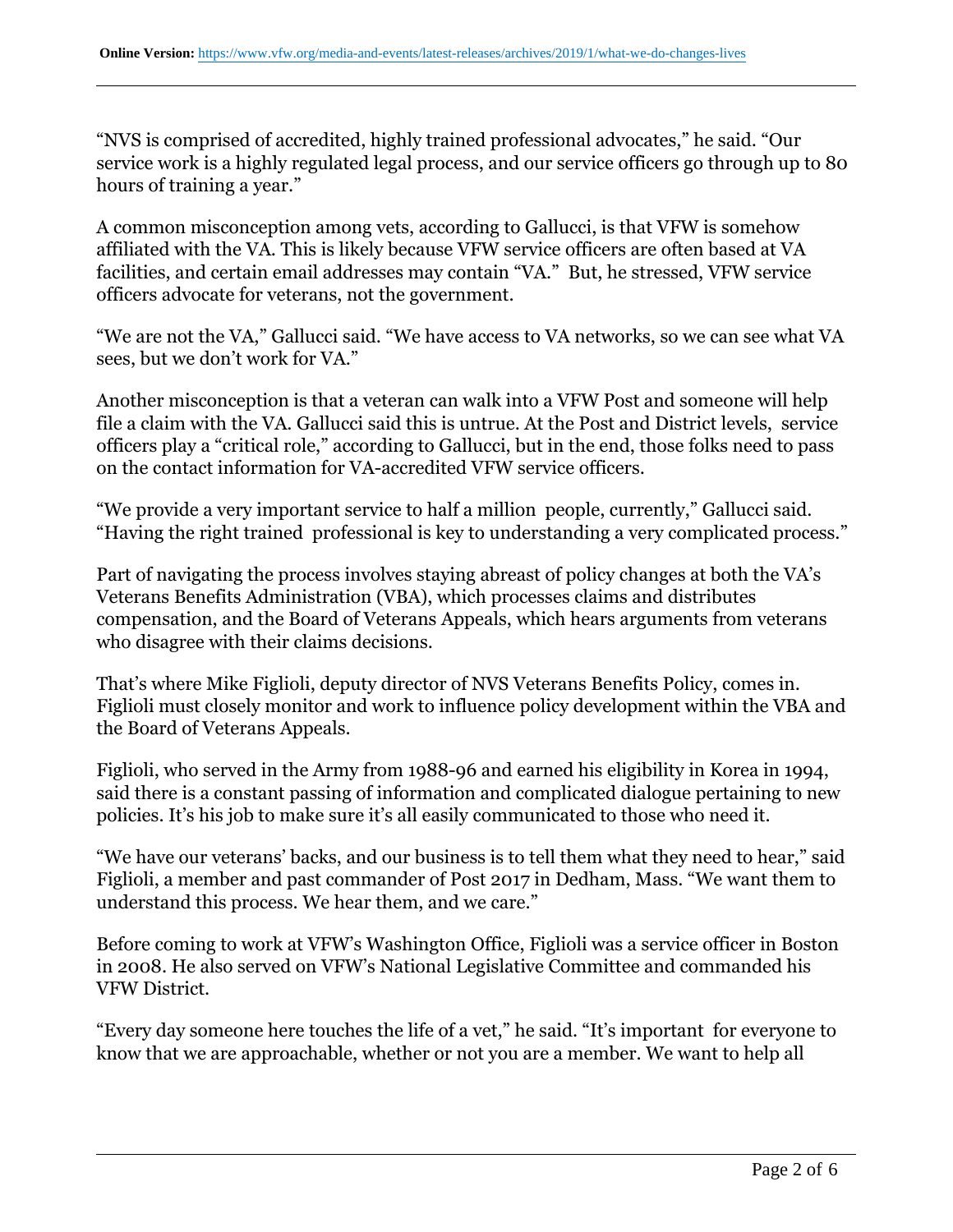veterans and their dependents."

#### **Helping Troops Plan Future**

An important function of NVS is its ability to help those getting ready to discharge from the military. There are VFW Pre-Discharge Claims Program offices at 24 military installations around the country.

Among other responsibilities, NVS Deputy Director Dawn Jirak is charged with overseeing the pre-discharge offices.

Before taking on this position in 2016, Jirak worked as a claims consultant, appeals consultant and also was a supervisor at the Board of Veterans Appeals.

Retiring from the Air Force in 2008 after serving 20 years, Jirak earned her VFW eligibility in Saudi Arabia during Operation Southern Watch. For six months, she was in charge of the emergency room on Prince Sultan Air Base.

"One of the things I most love about my job is being able to use my medical knowledge that I've gained throughout my life to help other people," said Jirak, a member of VFW Post 8810 in Waldorf, Md. "I think I'm able to better explain things to veterans so that they can more easily understand."

Jirak said when she was based at the Board of Appeals, it was like "being a detective." She recalled the story of a Vietnam vet who was disputing a VA decision made back in the 1970s. In reviewing his files, Jirak noticed that a gunshot wound had never been addressed.

"He received thousands of dollars in retroactive pay because of that one oversight," Jirak said. "That felt pretty good."

Jirak said she has noticed that VFW is the organization of choice for military officers getting ready to discharge from the military.

"It really speaks to the quality of service our claims representatives give," she said. "We have offices from Camp Lejeune in North Carolina to San Diego."

At Joint Base Myer-Hall Henderson next to Arlington National Cemetery, Chris Guthrie, pre-discharge claims representative, has an office to help those getting ready to discharge. He's been with VFW since May 2016.

"I really love this job," Guthrie said. "We get a lot of praise and thanks for what we are doing. I'm just glad I can help the service members with their transition because no one told me what to do when I got out."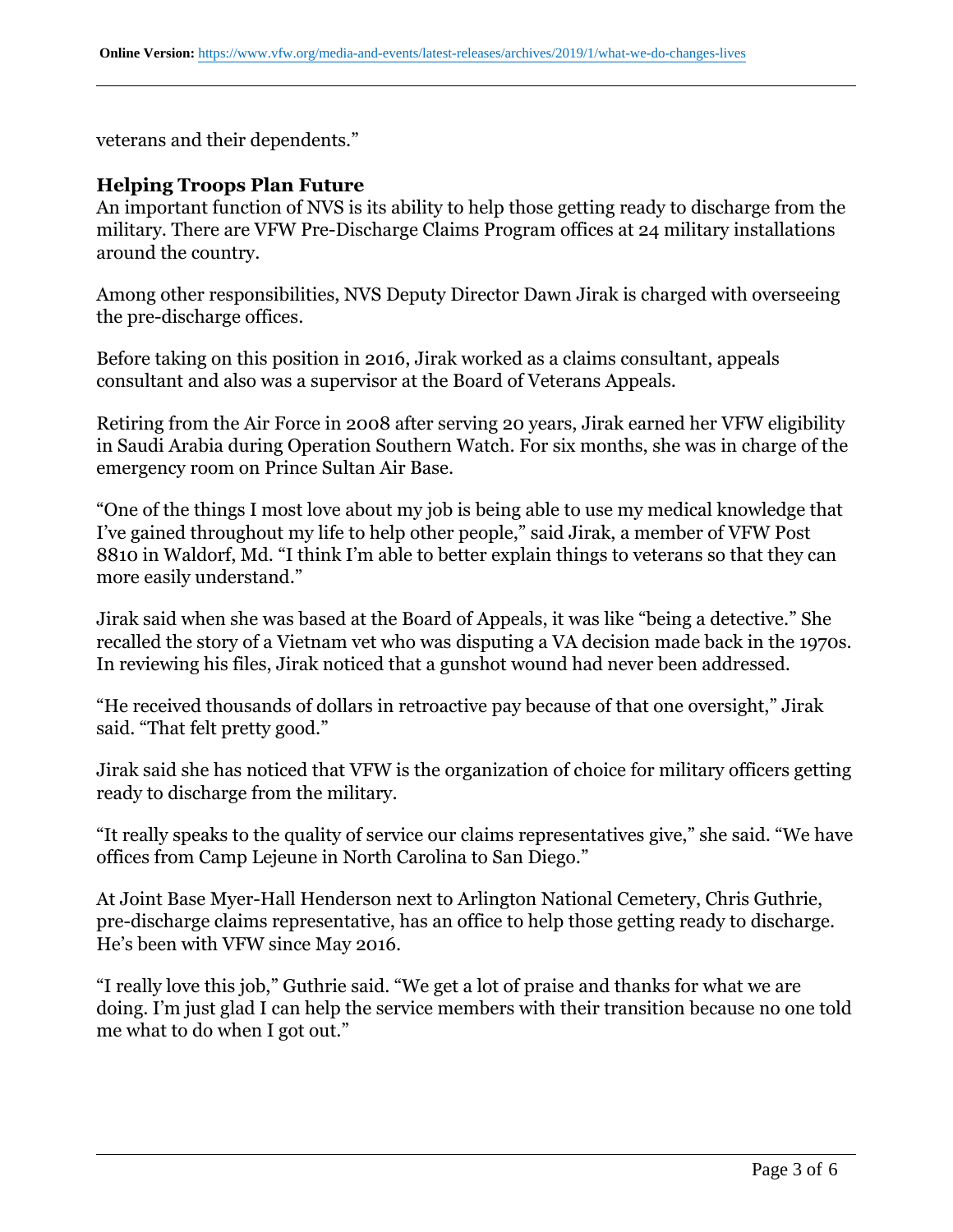To train for this position, Guthrie said he had to learn what to look for in medical records. A lot of times, he said, military personnel don't realize they are eligible for VA benefits.

"More often than not, there is a need for a claim to be filed," said Guthrie, who earned his VFW eligibility serving with the Army in Bosnia.

A member of Post 1114 in Evansville, Ind., Guthrie also had to learn the 38 CFR, which is the VA regulation book for claims.

At nearby Joint Base Andrews in Maryland, another pre-discharge site exists to help those exiting the military.

Until recently, Wayne Hutchison, or "Hutch" for short, was on-site five days a week. He has since been promoted to associate director, field operations and works out of VFW's Washington Office.

Prior to becoming part of VFW's national staff in 2017, Hutchison spent several years as a service officer in Ohio and Colorado and also was a claims rep in Nevada.

A Navy Persian Gulf War vet who served on the USS Midway, Hutchison said VFW is the only veterans service organization at Andrews.

"The relationship and partnership is no doubt why our military folks want to be with VFW," said Hutchison, a member of VFW Post 7596 in Franklin, Ohio. "So many times, people think they have nothing to file. It's very common to see shock on the faces of people who find out they can file a VA claim."

Hutchison said despite his many years in this field, he still learns something new every day.

"I was always so charged and motivated when those folks came in to see me," he said. "We are supposed to take care of one another. And this program does just that."

Hutchison's replacement is Tamara Marsh, an Army Iraq War veteran who is on-site four days each week at Andrews, with one day at nearby Joint Base Anacostia-Bolling.

## **Training is 'Intense' Experience**

Like all service officers, predischarge reps Guthrie and Hutchison partake in annual training. VFW provides four training courses per year. Some are basic, while others are for those with more than five years in the industry.

According to Lauren Barefoot, NVS manager of training and quality assurance, conducting training helps reach a greater pool of people. NVS also will offer online training starting this spring.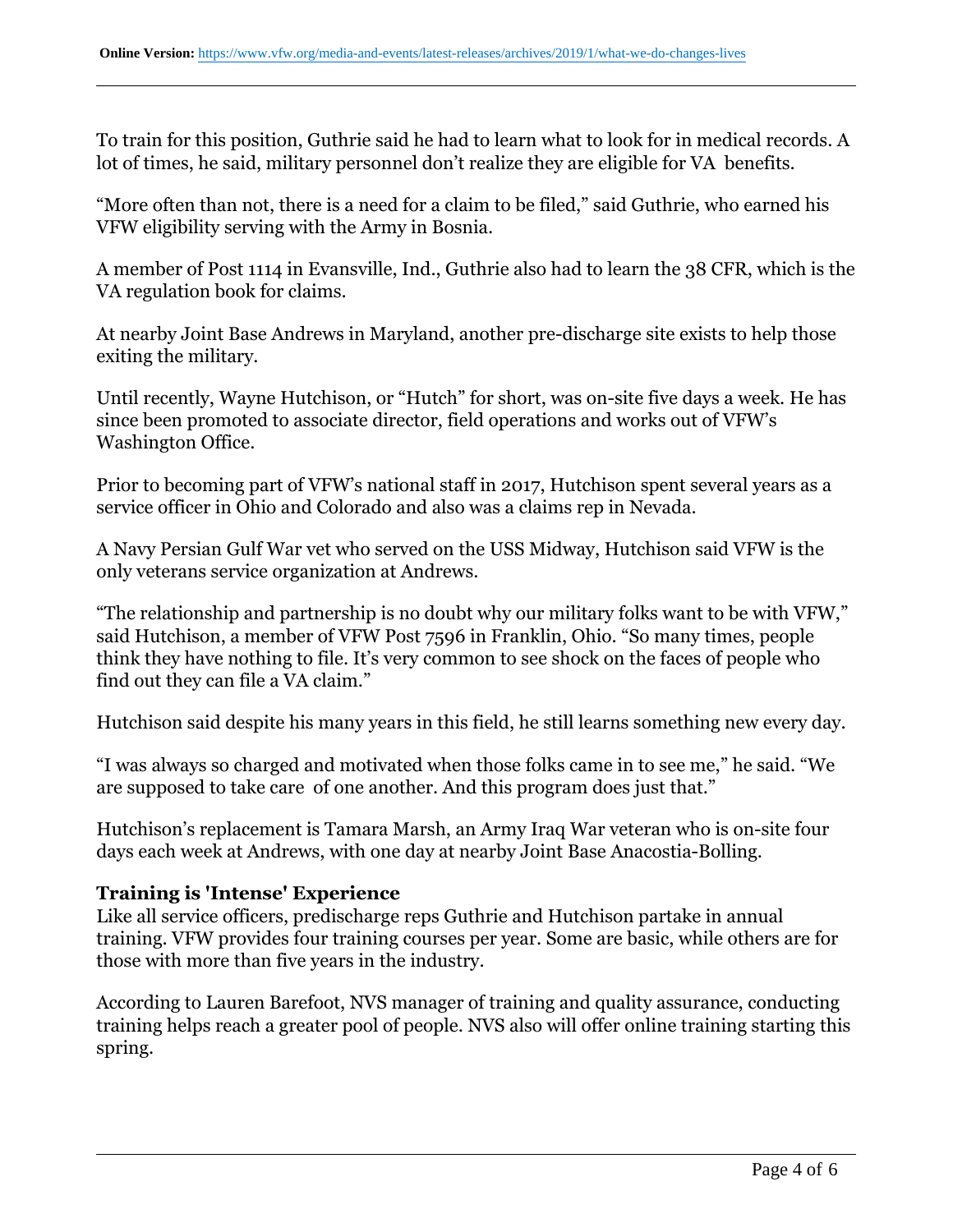"We do everything we can to help others know how to protect veterans benefits," Barefoot said. "Our training is an intense, hands-on experience."

After receiving her law degree from American University, Barefoot worked for the Vietnam Veterans of America and the Military Officers Association before coming to VFW three years ago.

Another Washington-based NVS staffer, Chris Macinkowicz, associate director for quality assurance, spends a good deal of his time producing videos referred to as "Hip Pocket" training courses.

Macinkowicz, who did two tours in Iraq with the Army, said each video is four to seven minutes long. Videos are designed for the "average Joe veteran" who needs to learn more about available benefits.

"In a nutshell, Hip Pocket videos show how VFW helps vets," said Macinkowicz, who has worked at VFW for five years. "Our goal is to try and get these seen by as many people as possible."

Videos can be found on YouTube (search for VFW Hip Pocket Training) and on the organization's Facebook page. A member of VFW Post 1146 in Saint Clair Shores, Mich., Macinkowicz encourages everyone to "like" and share the videos whenever possible.

## **'We Don't Turn Anyone Away'**

NVS offers more than just its service offices. For example, James Moss, NVS assistant director for Veterans Health Policy, has to know the ins and outs of veterans health care, whether it's through VA, private insurance or other government agencies.

"It's important for me to know it all and how each area complements the other," he said.

Retiring from the Navy in 2008 as a master chief, Moss also manages VFW's Tactical Assessment Center (TAC). The TAC receives up to 350 inquiries every month via phone or email.

"When folks call us with questions, we have to know everything or know how to find out for them," Moss said. "In order for us to explain it, we have to know it."

A VFW member with the Department of Maryland, Moss stressed the importance of knowing the difference between "benefits" and "entitlements." Benefits are what is available to you, whereas entitlements are what you have to seek out, he said.

"A lot of veterans need help, but don't know how to get it," Moss said. "That's why we are here. And believe me, VFW knows more than people realize. When I exited the military,